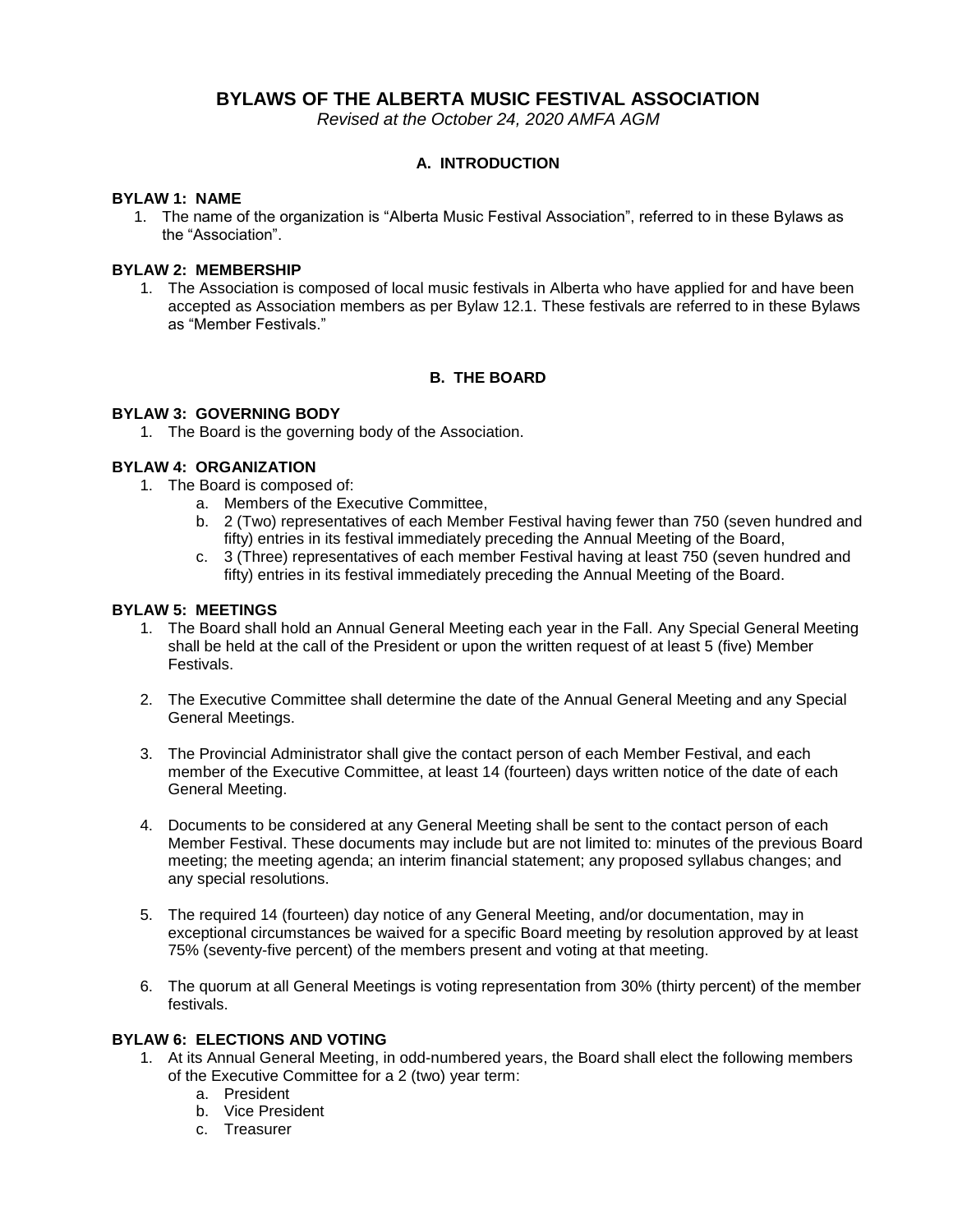- d. 2 (Two) Directors with 1 (one) Director being elected on the even-numbered year (3 Directors total).
- 2. Candidates for a vacant elected position will be determined by the board. The chair of the meeting shall call for further nominations from the floor. All nominees must be current members of the Board. If the position is not filled by acclamation, voting shall be by secret ballot.
- 3. In the event of an unexpected vacancy in an elected Executive Committee position, that Committee may appoint a replacement to hold office for the remainder of the vacant term.
- 4. Those eligible to vote at any given meeting of the Board are members of the Board as described in Bylaw 4. Contracted Staff shall have privilege of voice at such meetings they are required to attend but shall not have privilege of vote at any meeting.
- 5. A majority of 50% (fifty percent) plus 1 (one) of the ballots cast is required for election, other than by acclamation, to the Executive Committee. If no candidate receives the prescribed majority, the following procedure must be followed.
	- a. If there are only 2 (two) candidates, additional ballots shall be held until 1 (one) candidate is elected.
	- b. If there are more than 2 (two) candidates, a run-off election shall be held between the 2 (two) candidates having the largest number of votes. If the run-off vote is tied, additional ballots shall be held until 1 (one) candidate is elected.
- 6. Except where otherwise specified in these Bylaws, a majority of 50% (fifty percent) plus 1 (one) of the votes cast is required for approval of a resolution. A resolution that produces a tied vote shall be considered defeated.

# **C: THE EXECUTIVE COMMITTEE AND MEMBER RESPONSIBILITIES**

# **BYLAW 7: EXECUTIVE COMMITTEE**

- 1. The Executive Committee shall consist of the following Officers:
	- a. Elected Officers
		- i. President
		- ii. Vice President
		- iii. Treasurer
		- iv. 3 (three) Directors
		- v. Immediate Past President
	- b. Contracted Staff, which may include, but is not limited to, such positions as Provincial Administrator/s; Syllabus Coordinator/s; Fundraiser/s; as well as any other position as needed.
- 2. Elected Officers shall have full voting privileges. Contracted Staff shall have privilege of voice at such meetings they are required to attend but shall not have privilege of vote at any meeting. Contracted Staff shall attend such meetings that they have been requested to attend by the Elected Executive and/or Board.
- 3. The Elected Officers of the Executive Committee may contract staff to oversee the general operations of the provincial festival. Contracts shall never exceed a five (5) year term. If a contract exceeds a one (1) year term, consideration shall be given for cost of living increases within that contract. Each contract may be subject to review by the Elected Officers of the Executive Committee during the term of the contract and, if deemed necessary, the contract terminated.
- 4. Only Elected Officers shall make recommendations to the Board regarding contract fees and/or paid honoraria. Contracted Staff shall abstain from any and all discussion regarding payment of any Contracted Staff.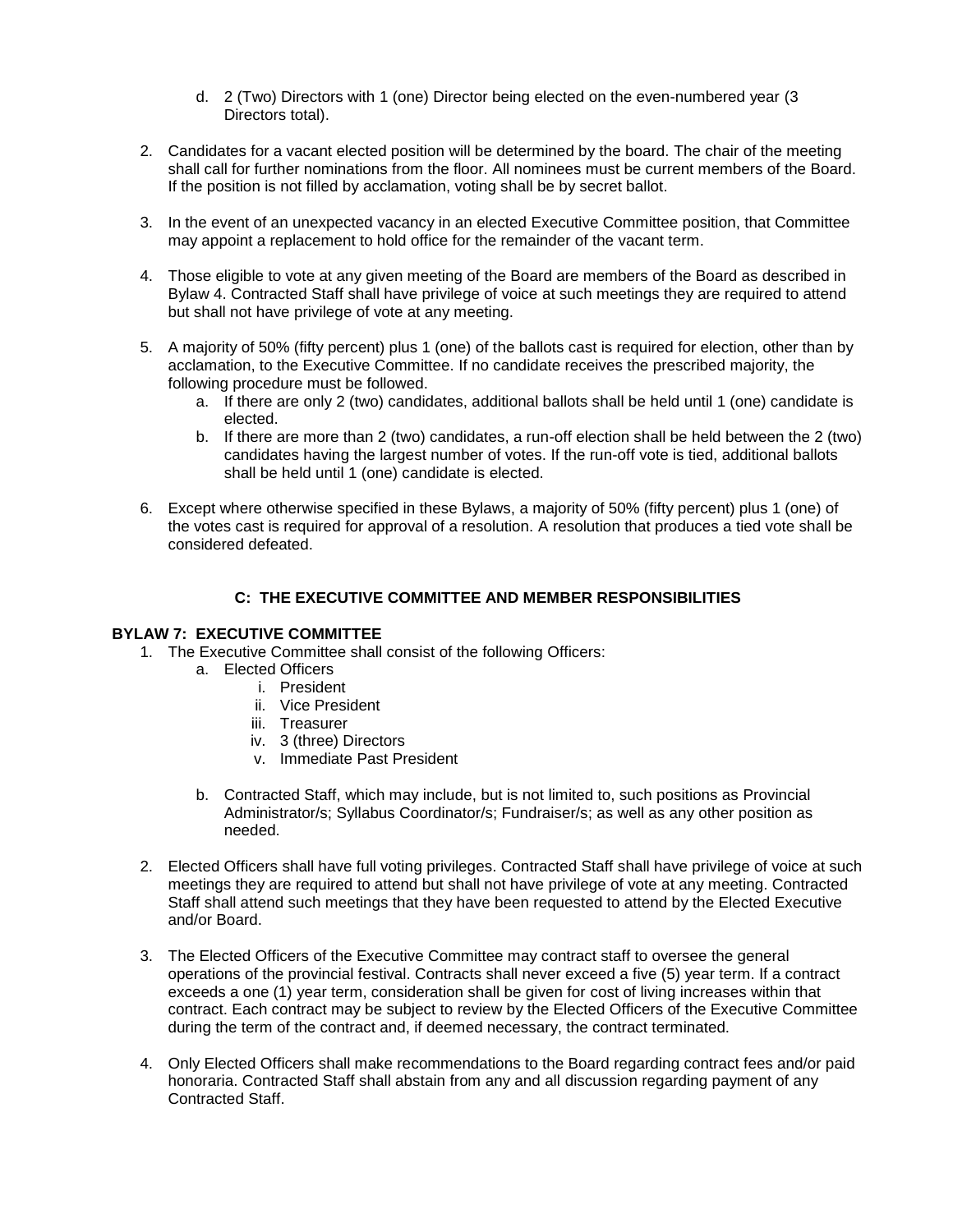- 5. The Executive Committee shall appoint a recording secretary for Executive Committee and Board meetings.
- 6. Each elected member of the Executive Committee may serve a maximum of 2 (two) consecutive terms in the same elected position. The Treasurer is not subject to this limitation.
- 7. An Elected Officer of the Executive Committee shall be removed from office by resolution approved by 75% (seventy-five percent) of the votes cast at any meeting of the Board. The following procedure must be followed:
	- a. The Officer must be given written notice of the Board's intention to consider a motion to remove, such notice to include the resolution and all other relevant documentation;
	- b. Each Member Festival must be advised in writing at least 14 (fourteen) days before the meeting at which the resolution is to be considered, such notice to include the resolution and all other relevant documentation.
- 8. Any Executive Officer may resign before their term end with written notice to the Executive **Committee.**
- 9. The Executive Committee shall meet at the call of the President, but at least once before the Alberta Music Festival, and at least once before the Annual General Meeting. It shall also meet at the request of at least 4 (four) members of the Executive Committee. Committee members shall be given at least 7 (seven) days' notice of each meeting, such notice to include an agenda and any documentation relevant to the meeting.
- 10. The Executive Committee shall be responsible for carrying out the day-to-day business of the Association in accordance with these Bylaws and policies established by the Board.
- 11. In exceptional circumstances the Executive Committee may act on behalf of the Board when there is insufficient time for the Board to meet. The motion authorizing such action must be presented to the next meeting of the Board. Defeat of the motion shall not affect the legitimacy of any action already taken.
- 12. The Executive Committee or the President may invite any person to attend a meeting of the Executive Committee, such person to have privilege of voice.
- 13. Remuneration in the form of honoraria may be paid to the Treasurer. The Elected Officers of the Executive Committee, with the exception of the Treasurer, shall recommend to the Board the amount of such honoraria annually. Remuneration will not be given to any other Elected Officers. Contracted Staff shall receive remuneration as outlined in the terms of their contract/s.
- 14. Upon written request given to the President by a representative of a Member Festival, the Executive Committee shall make the books and records of the Association available for inspection by that representative. Such inspection may take place at the Annual General Meeting of the Board, or at any other time and place satisfactory to the representative and the Executive Committee member(s) having charge of the records.
- 15. The quorum at an Executive Committee meeting is 50% (fifty percent) plus 1 (one) of the Executive Committee membership.
- 16. If determined by the President or at least four (4) members of the Executive Committee, an Executive meeting may be held by phone, teleconference, or any other electronic means.

# **BYLAW 8: EXECUTIVE DUTIES**

#### **1. President**

The President shall preside over all meetings of the Executive Committee and the Board, and ensure that the policies established by those bodies are implemented. He or she is an ex-officio member of all committees. The President is responsible for all other duties as determined by the Executive Committee.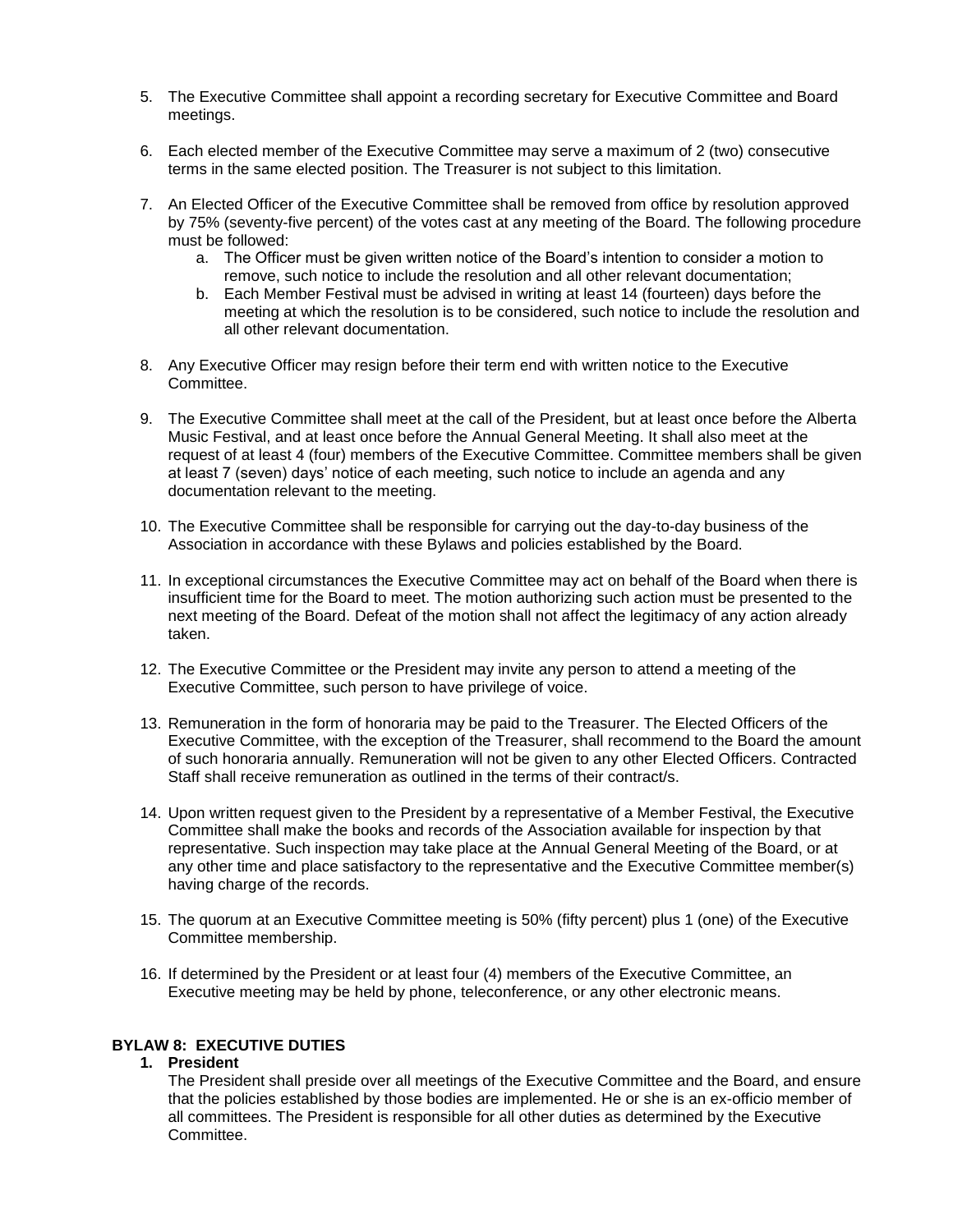#### **2. Vice President**

In the absence of the President, the Vice President shall assume the responsibilities of the President. The Vice President is responsible for all other duties as determined by the Executive Committee.

#### **3. Treasurer**

The Treasurer shall exercise general supervision of the financial affairs of the Association. He or she shall maintain a permanent record of the Association's receipts and expenditures, assets and liabilities, and shall present a reviewed financial statement to the Annual General Meeting of the Board. If a reviewed financial statement is unavailable at that time, the Treasurer shall present an unreviewed financial statement to the Annual General Meeting. The Treasurer shall present a proposed annual budget. The Treasurer is responsible for all other duties as determined by the Executive Committee.

#### **4. Directors**

.

Directors' duties shall include but are not limited to attending all Executive meetings; attending all General Meetings; act as Volunteer Coordinator/s for all festival events; act as historian for the Association; chair and/or serve on committees and/or sub-committees as the need arises.

## **5. Provincial Administrator**

The Provincial Administrator is responsible for the efficient operation of the Provincial Festival. The Provincial Administrator is the custodian of the minutes of Executive Committee and Board meetings. He or she is also the custodian of the Bylaws ensuring that they are kept up-to-date; that all amendments have been recorded; and revised copies have been distributed to Member Festivals. The Provincial Administrator is responsible for all other duties as determined by the Executive **Committee.** 

## **6. Immediate Past President**

The Immediate Past President will serve in an advisory role and shall perform such duties as may be assigned by the Executive Committee.

# **D: COMMITTEES AND SPECIAL APPOINTMENTS**

## **BYLAW 9: AUTHORITY TO ESTABLISH COMMITTEES**

1. The Executive Committee or the Board may establish a Standing or Special Committee to deal with any matter it considers advisable in order to accomplish its aims, objects, and purposes. The terms of reference of any Committee shall be recorded in the minutes of the Executive Committee or the Board, as the case may be. Committee members may be drawn from the Board or from beyond.

# **BYLAW 10: SYLLABUS COMMITTEE AND APPOINTMENTS**

- 1. The Executive Committee may establish a Syllabus Committee consisting of a Chairperson, and at least 2 (two) additional Board members (which may also be Executive members). This standing Committee shall solicit proposed Syllabus changes, together with rationale, from members of the Executive Committee and member Festivals, and presents its recommendations to the Executive Committee. The Syllabus Committee shall present a written report containing the recommendations of the Executive Committee with rationale to the Board every second year at minimum. Such recommendations shall be presented at the next General Meeting (or a meeting shall be called for this purpose). Recommendations approved by the Board shall be incorporated into the Provincial Syllabus for the following festival year.
- 2. The Syllabus Committee may establish sub-committees as it deems advisable, to which it may add members from the Board or beyond.

## **BYLAW 11: RULE INTERPRETATION / APPEAL COMMITTEE**

1. The Rule Interpretation/Appeal Committee shall be composed of the President, who shall chair the Committee, and up to 4 (four) other Executive Committee Members. The main function of this Special Committee is to deal with any protest that may arise in relation to the Provincial Festival.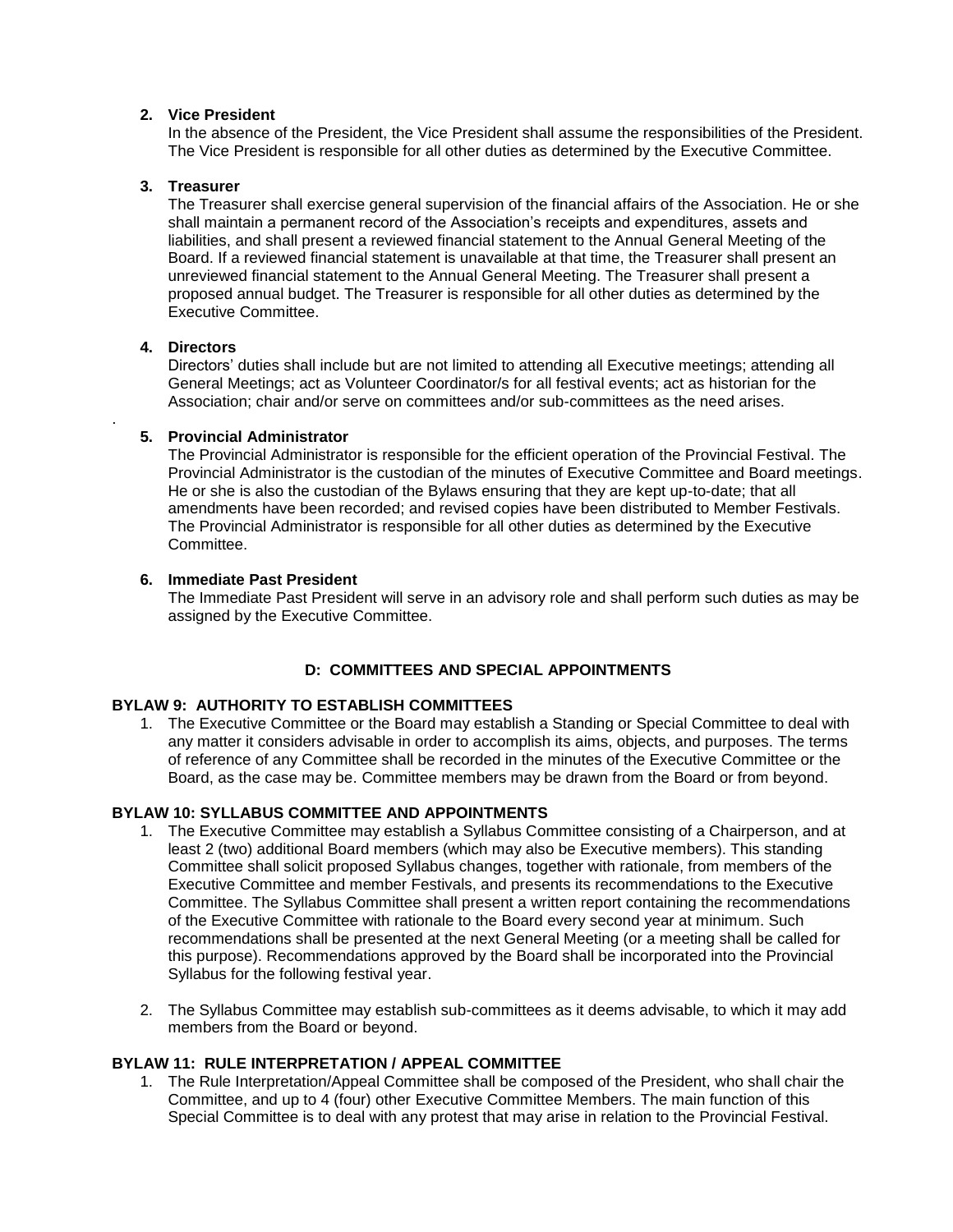# **E: MEMBER FESTIVALS**

## **BYLAW 12: ELIGIBILITY FOR MEMBERSHIP**

- 1. Any organization operating a music festival in Alberta may be accepted as a Member Festival by resolution of the Board, provided each of the following conditions is met:
	- a. The Board receives, at an Annual General Meeting, an application for membership accompanied by a copy of the resolution requesting membership, which resolution shall have been passed by a majority of the members of the organization operating the music festival. The application must have been submitted to the Provincial Administrator at least 30 days before the Annual General Meeting.
	- b. The organization operating the music festival agrees to use the Association's Provincial Syllabus and to abide by the rules therein.
	- c. The organization operating the music festival provides assurance acceptable to the Board that the organization is competent to organize and operate a music festival within the Association.
	- d. The organization operating the music festival agrees that, as a Member Festival, it will pay the annual fees and other levies established by the Board.
- 2. The Provincial Administrator shall send to each new member Festival, upon acceptance by the Board of its application for membership, a copy of the Association's Bylaws.

#### **BYLAW 13: ANNUAL FEES AND OTHER LEVIES**

- 1. The amount of the annual fee assessed each Member Festival is the fee-per-entry multiplied by the number of entries the Member Festival had in the current year. Annual fees are due on December 31<sup>st</sup> (thirty-first). The fee-per-entry payable in a given year shall be determined by the Board at its Annual Meeting the preceding year. The Board may, with special resolution, impose an additional levy upon each Member Festival.
- 2. Provincial festival participant entry fees are due as/when specified by the Executive Committee and payable by the Member Festival to AMFA. If participant entry fees are not received by AMFA on or before the deadline set by the Executive Committee, those entry fees plus an additional late fee may be charged to the local festival. This additional late fee shall be set by the Executive but shall not exceed the total entry fee amount.

#### **BYLAW 14: WITHDRAWAL AND EXPULSION**

- 1. A Member Festival may withdraw from the Association upon submission to the Annual General Meeting of the Board a resolution passed by a majority of the membership of that Member Festival.
- 2. A Member Festival that does not maintain its adherence to the conditions of membership as stated in these Bylaws, may be expelled from the Association by a resolution approved by 75% (seventy-five percent) of the votes cast at any meeting of the Board. The following procedure must be followed:
	- a. The Executive Committee must demonstrate that the Member Festival has not maintained its adherence to the conditions of membership.
	- b. The Executive Committee must advise the Member Festival of the precise way(s) in which it has violated the requirements of membership.
	- c. The Executive Committee must give the Member Festival adequate written notice that it may face expulsion if it does not adhere to the requirements of membership.
	- d. The Executive Committee must give every Member Festival at least 28 (twenty-eight) days written notice of the Board's intention to consider a motion to expel a Member Festival, such notice to include all documentation relevant to the motion.
- 3. A Member Festival whose membership has been discontinued may reapply for membership in accordance with the provisions of Bylaw 12.